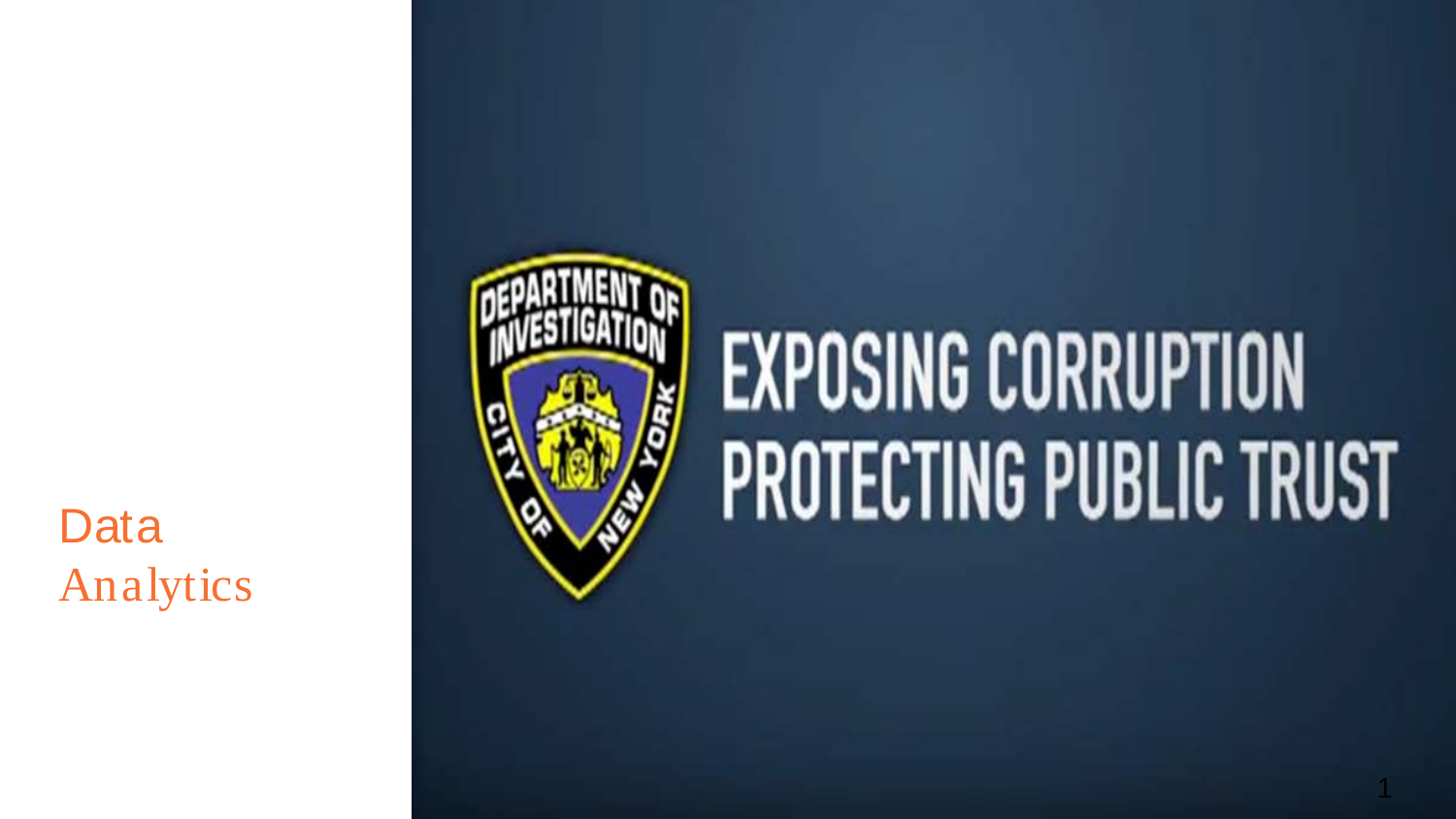# Goals of Oversight Agencies

1. Global View

2. Speed

3.Institutional Memory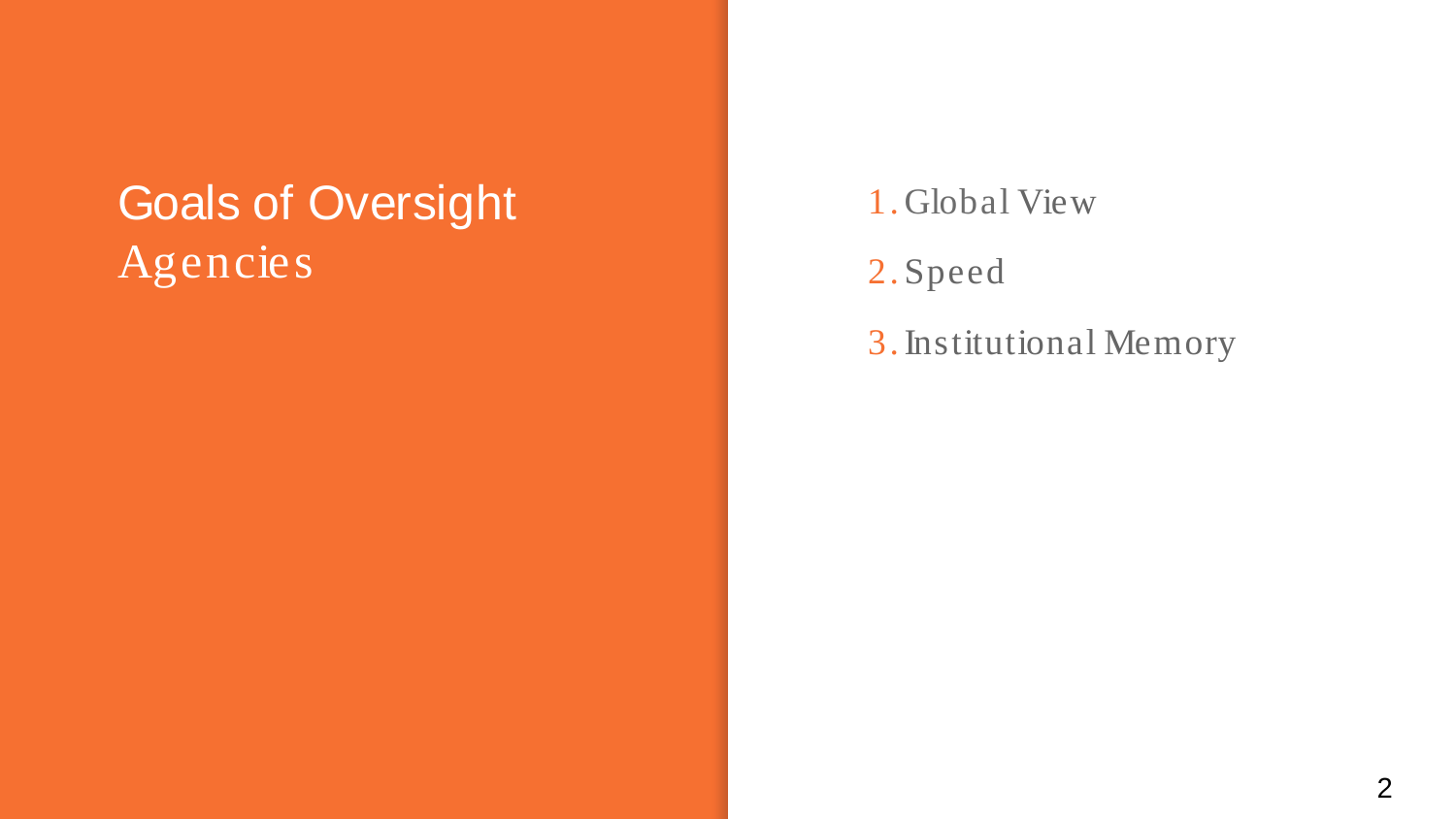#### **Background**

Human Resource Administration

14,000 employees

Department of Homeless Services

> 2,400 employees

\$9.7b benefits

\$500m **contracts** 

\$1.4b expenditures

\$1.1b contracts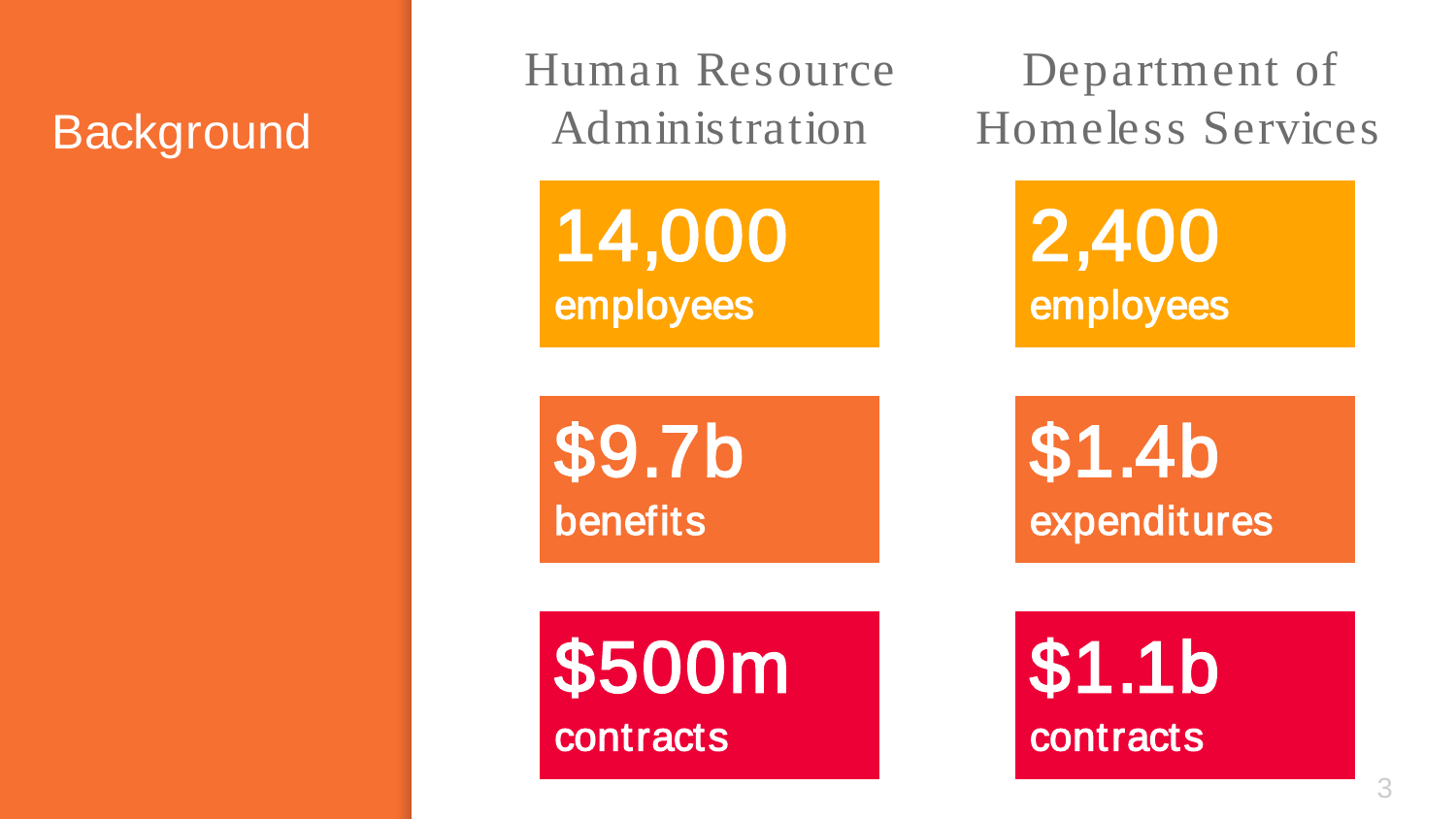#### Global View

- Bird's eye view
- Principle players
- Extent of fraud

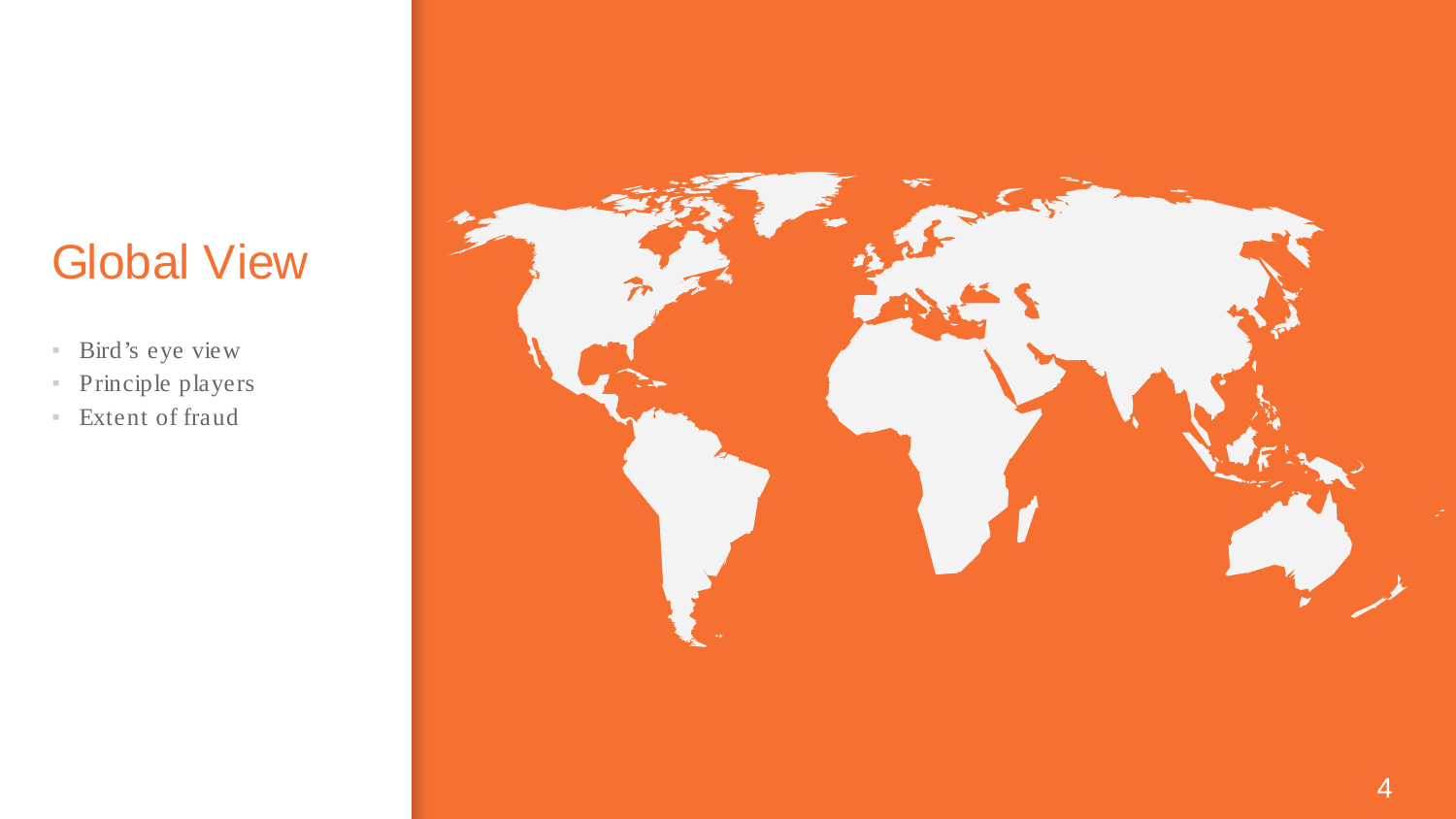#### **Background**

- Scheme 1 SNAP benefits
- $\overline{\text{Scheme 2 Rental}}$

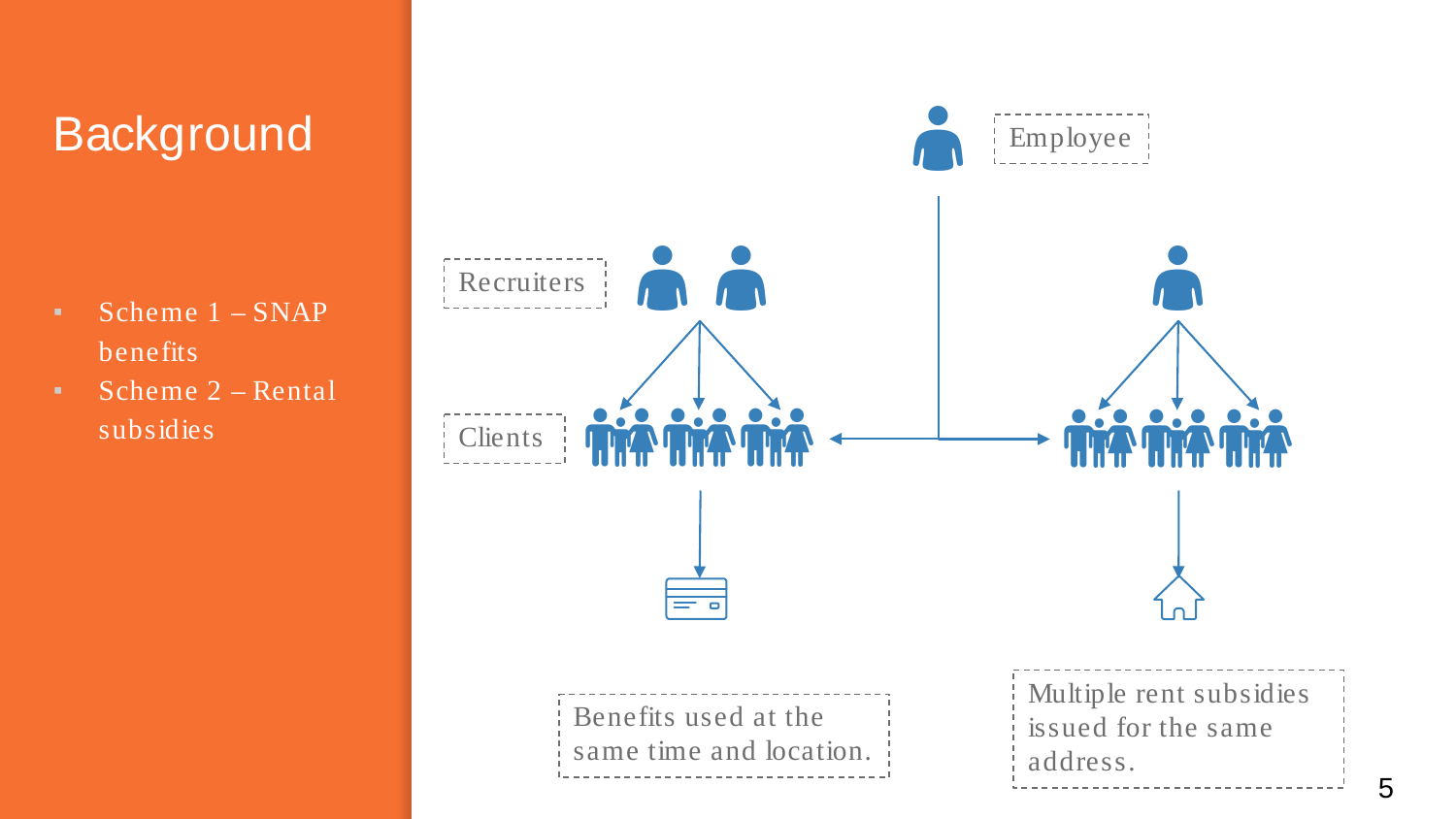# Bird's eye view of the problem

- Computer logs
- Payroll records

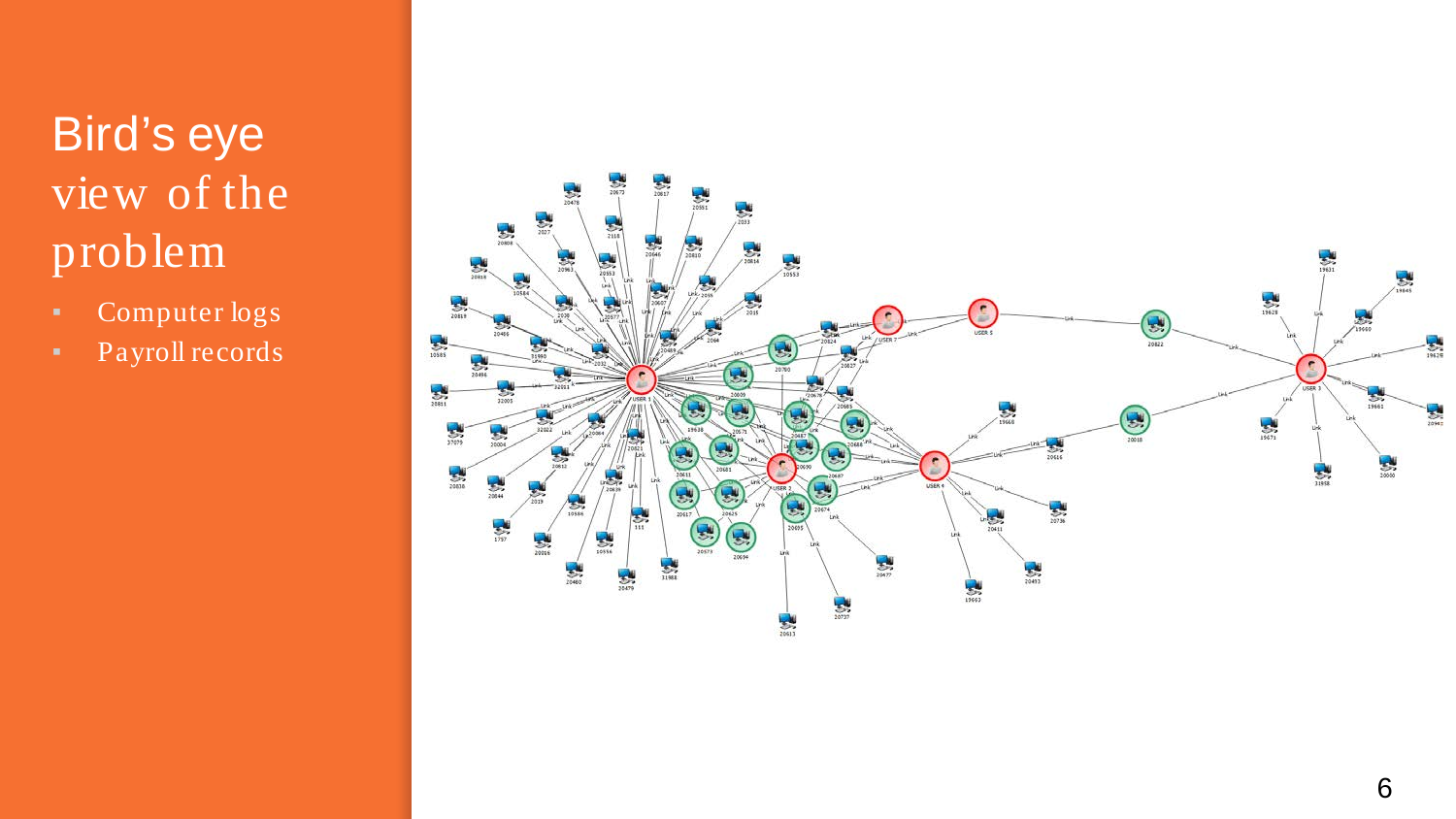Identify the principal players

- Payment Records
- Phone records

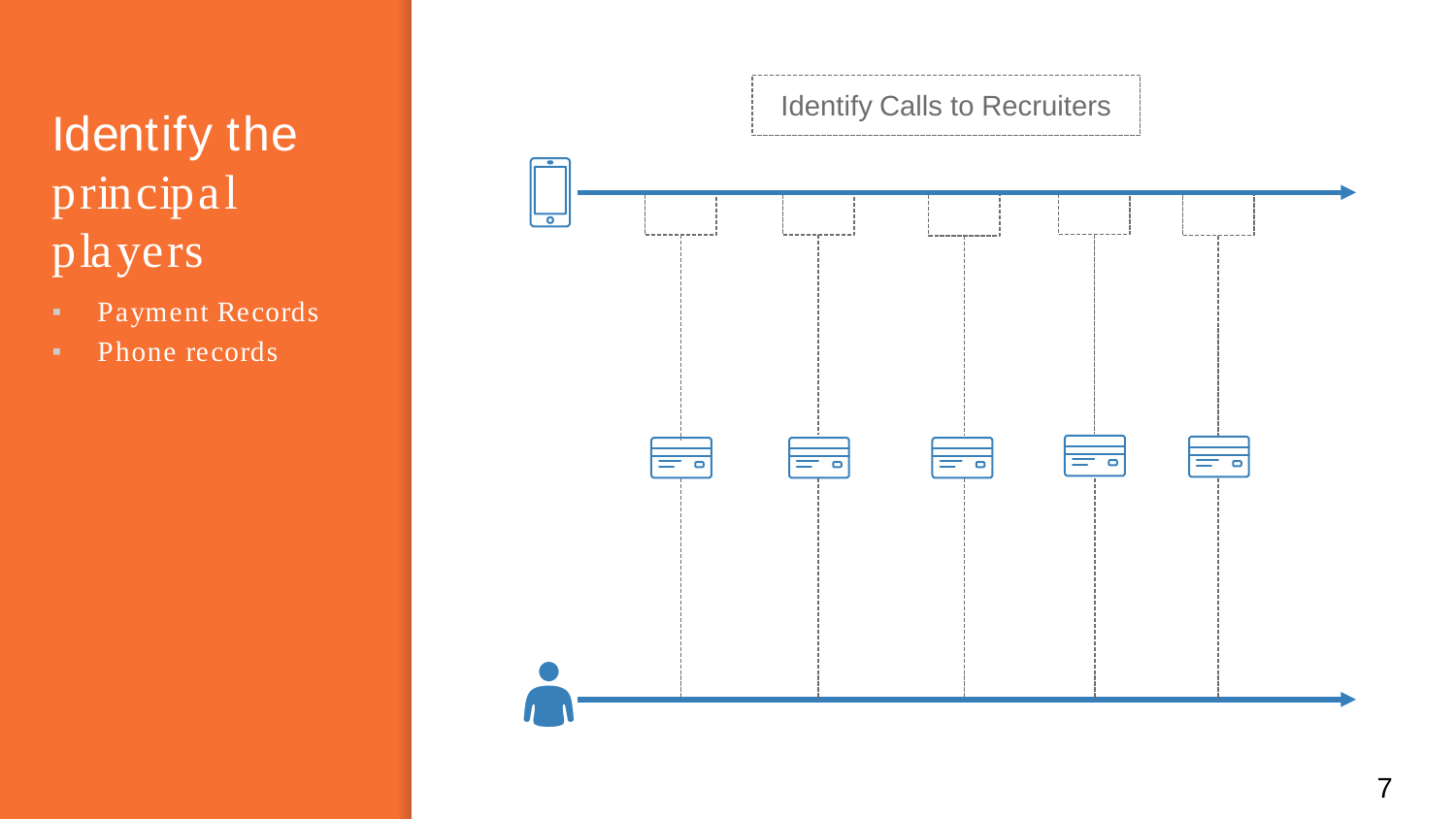# Identify the extent of the fraud

- Computer Logs
- Payment Records



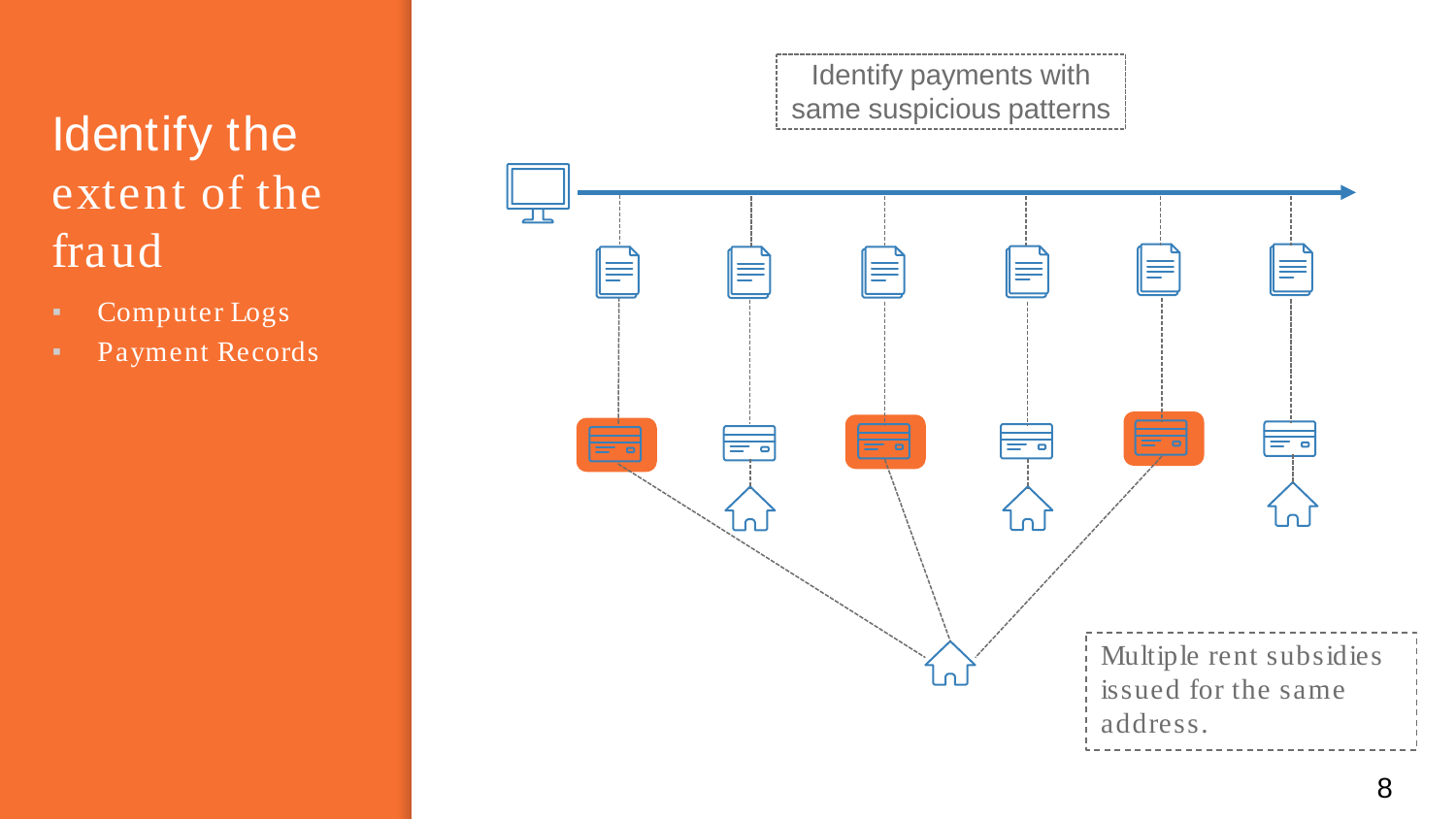#### Speed

- Stop ongoing loss of funds quickly
- Large amounts of data

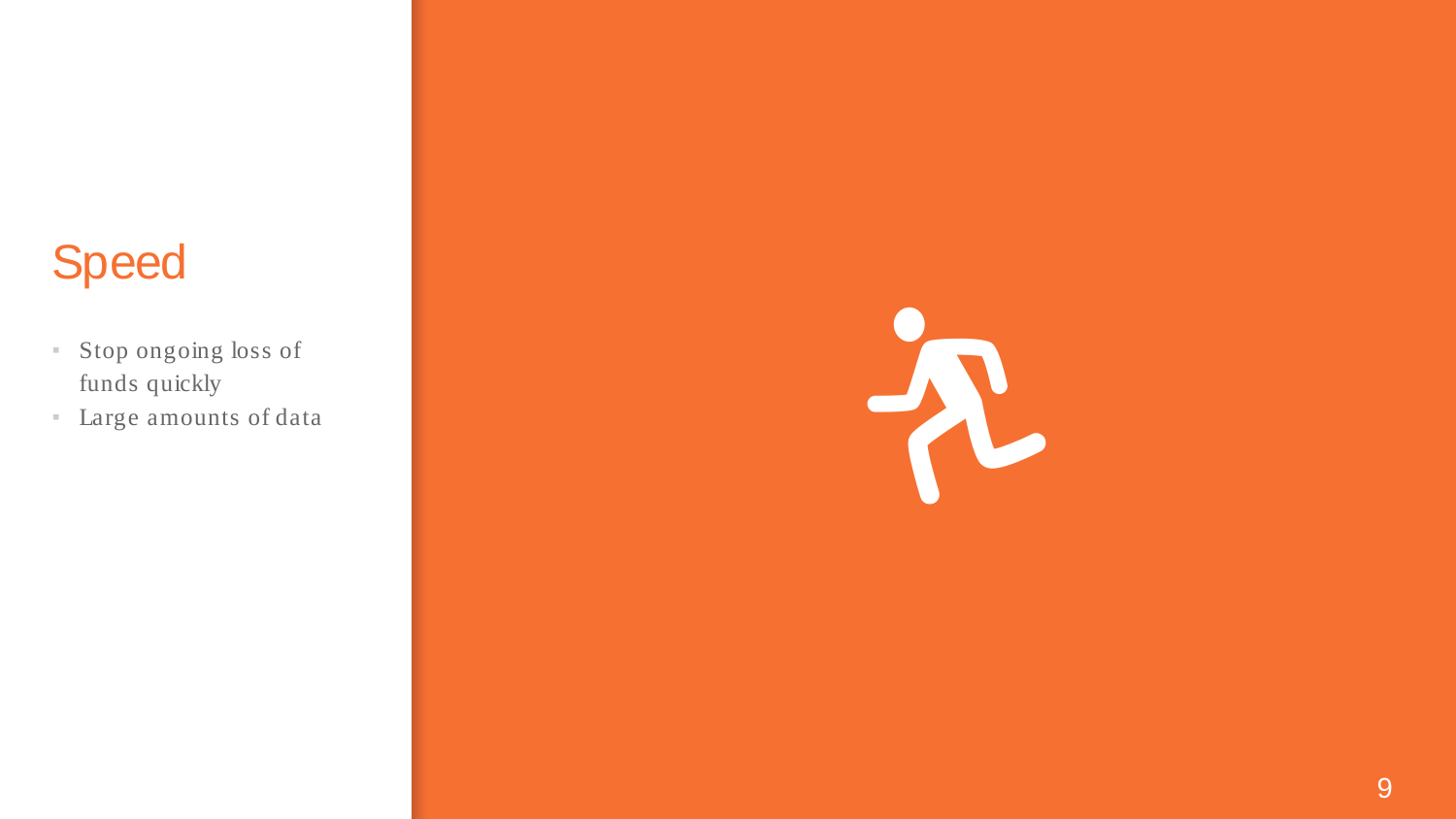# Large Amounts of Data

- **•** 3.4 million data points
- **•** 136 vehicles

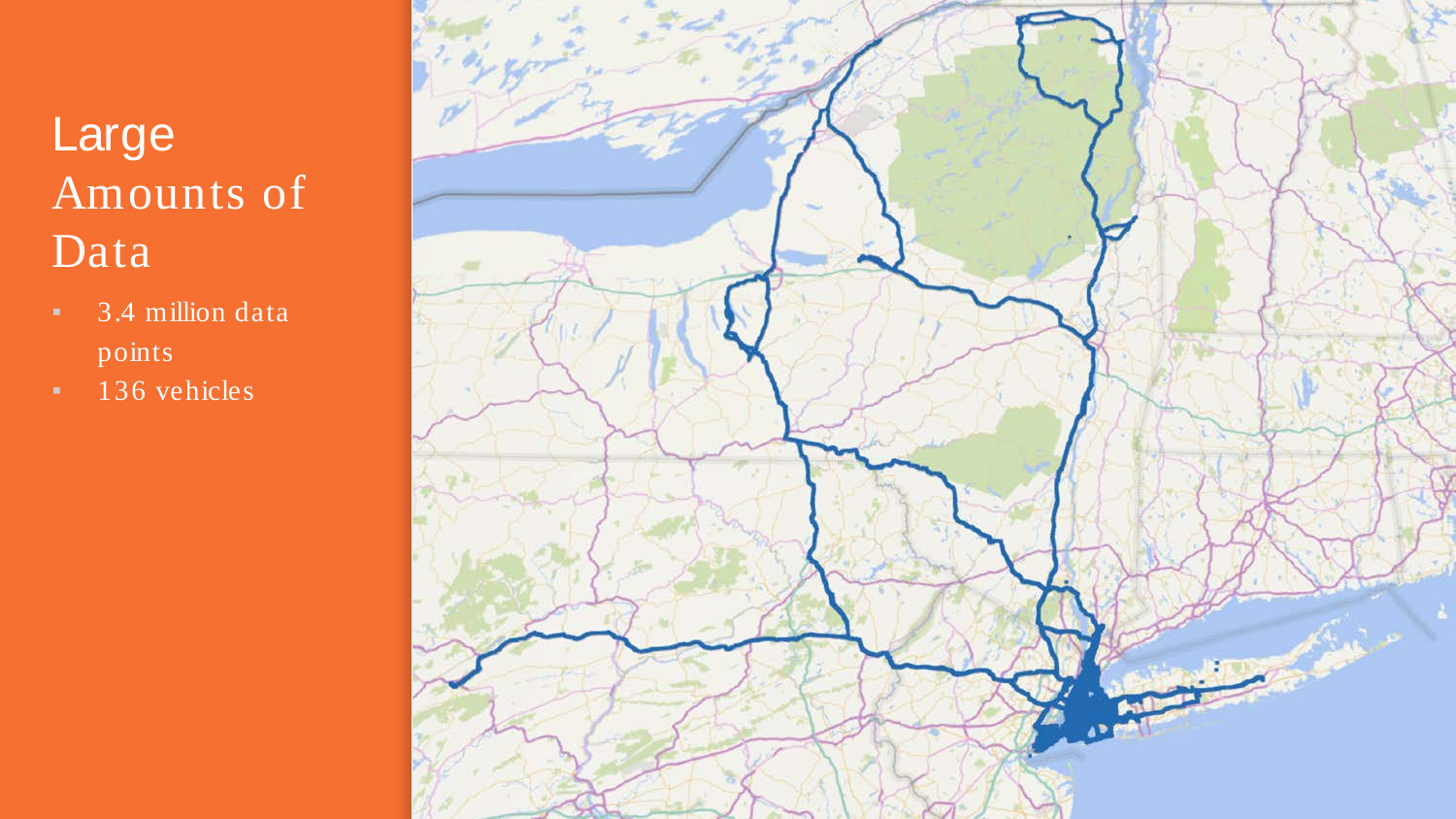# Signal and Noise

- 38,000 data points
- 7 vehicles

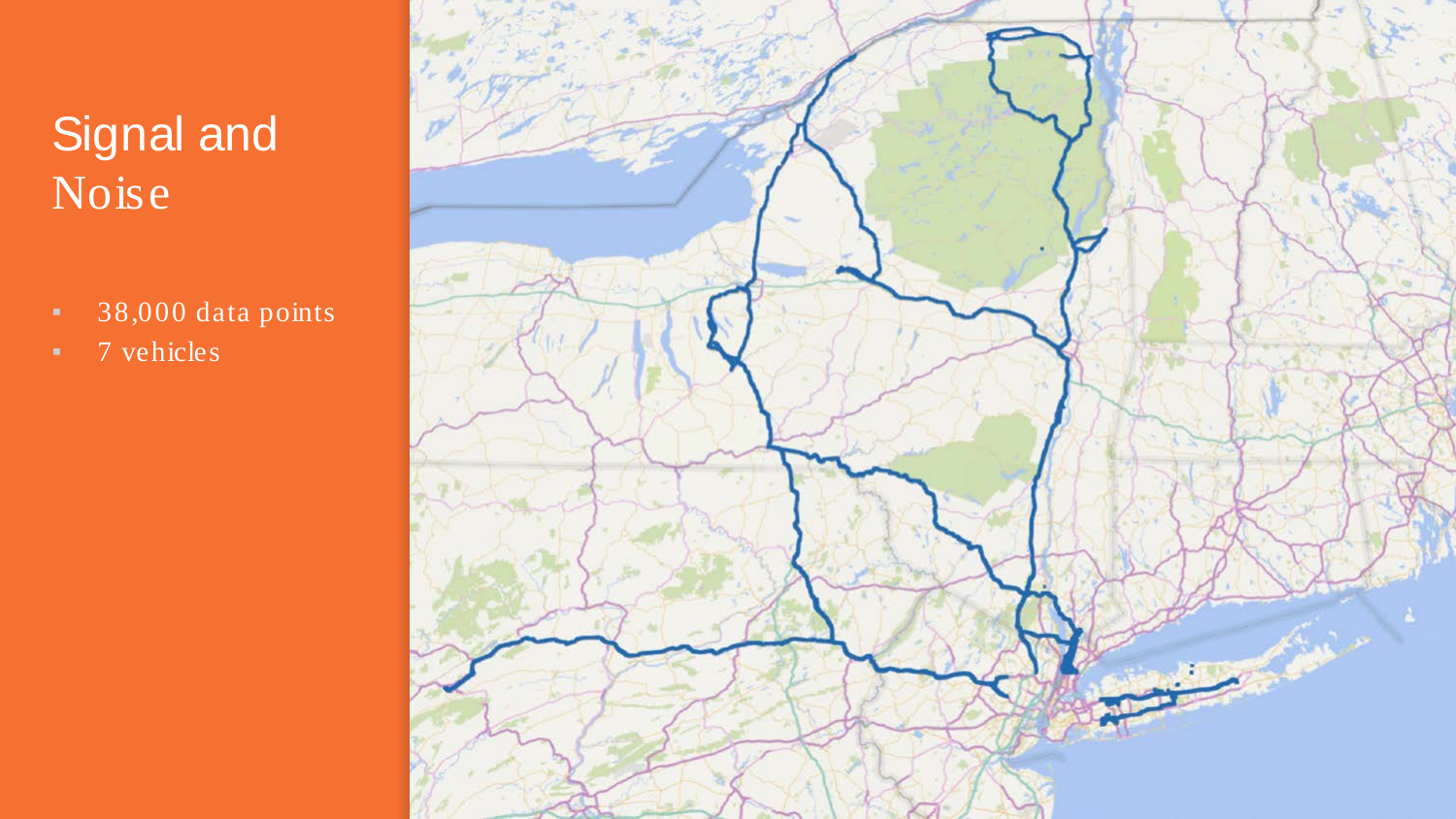| $ +1 $<br>Vehicle_id | DATE $\overline{u}$<br>WEEKDAY $\overline{\mathbf{y}}$ | <b>START TIME</b><br>$\overline{\phantom{0}}$ | <b>END TIME</b>                         | $\triangleright$ Sum of DURATION |
|----------------------|--------------------------------------------------------|-----------------------------------------------|-----------------------------------------|----------------------------------|
| VEHICLE NUMBER - 421 | 09/08/16 THURSDAY                                      |                                               | 09/08/2016 05:14 AM 09/08/2016 07:37 PM | 14.38                            |
|                      | 09/09/16 FRIDAY                                        |                                               | 09/09/2016 05:54 AM 09/09/2016 06:40 PM | 12.78                            |
|                      | 09/13/16 TUESDAY                                       |                                               | 09/13/2016 06:05 AM 09/13/2016 07:05 PM | 12.99                            |
|                      | 09/15/16 THURSDAY                                      |                                               | 09/15/2016 05:34 AM 09/15/2016 06:43 PM | 13.16                            |
|                      | 09/16/16 FRIDAY                                        |                                               | 09/16/2016 05:32 AM 09/16/2016 08:12 PM | 14.67                            |
|                      | 09/19/16 MONDAY                                        |                                               | 09/19/2016 05:35 AM 09/19/2016 08:37 PM | 15.04                            |
|                      | 09/21/16 WEDNESDAY                                     |                                               | 09/21/2016 05:29 AM 09/21/2016 04:16 PM | 10.78                            |
|                      | 09/22/16 THURSDAY                                      |                                               | 09/22/2016 05:35 AM 09/22/2016 07:41 PM | 14.10                            |
|                      | 09/23/16 FRIDAY                                        |                                               | 09/23/2016 05:27 AM 09/23/2016 08:49 AM | 3.37                             |
| VEHICLE NUMBER - 423 | 02/13/16 SATURDAY                                      |                                               | 02/13/2016 02:10 PM 02/13/2016 09:10 PM | 7.00                             |
|                      | 04/02/16 SATURDAY                                      |                                               | 04/02/2016 08:24 AM 04/02/2016 11:59 PM | 15.59                            |
|                      | 04/03/16 SUNDAY                                        |                                               | 04/03/2016 12:00 AM 04/03/2016 09:46 AM | 9.77                             |
|                      | 04/18/16 MONDAY                                        |                                               | 04/18/2016 05:53 AM 04/18/2016 11:59 PM | 18.10                            |
|                      | 04/30/16 SATURDAY                                      |                                               | 04/30/2016 05:30 AM 04/30/2016 07:48 PM | 14.30                            |
|                      | 06/25/16 SATURDAY                                      |                                               | 06/25/2016 08:51 AM 06/25/2016 11:59 PM | 15.13                            |
|                      | 06/26/16 SUNDAY                                        |                                               | 06/26/2016 12:00 AM 06/26/2016 08:37 AM | 8.62                             |
| VEHICLE NUMBER - 430 | 09/03/16 SATURDAY                                      |                                               | 09/03/2016 12:03 AM 09/03/2016 11:56 PM | 23.88                            |
|                      | 09/13/16 TUESDAY                                       |                                               | 09/13/2016 07:59 AM 09/13/2016 06:08 PM | 10.15                            |
|                      | 09/17/16 SATURDAY                                      |                                               | 09/17/2016 01:29 AM 09/17/2016 09:34 PM | 20.08                            |
|                      | 09/20/16 TUESDAY                                       |                                               | 09/20/2016 05:39 AM 09/20/2016 04:45 PM | 11.10                            |
|                      | 10/08/16 SATURDAY                                      |                                               | 10/08/2016 12:01 AM 10/08/2016 10:59 PM | 22.96                            |
| VEHICLE NUMBER - 427 | 01/15/16 FRIDAY                                        |                                               | 01/15/2016 06:29 AM 01/15/2016 11:34 PM | 17.08                            |
|                      | 05/21/16 SATURDAY                                      |                                               | 05/21/2016 10:39 AM 05/21/2016 11:59 PM | 13.33                            |
|                      | 05/22/16 SUNDAY                                        |                                               | 05/22/2016 12:00 AM 05/22/2016 02:42 AM | 2.70                             |
|                      | 06/15/16 WEDNESDAY                                     |                                               | 06/15/2016 10:34 AM 06/15/2016 05:40 PM | 7.10                             |
|                      | 07/13/16 WEDNESDAY                                     |                                               | 07/13/2016 08:45 AM 07/13/2016 09:47 PM | 13.03                            |

# **Sample** Report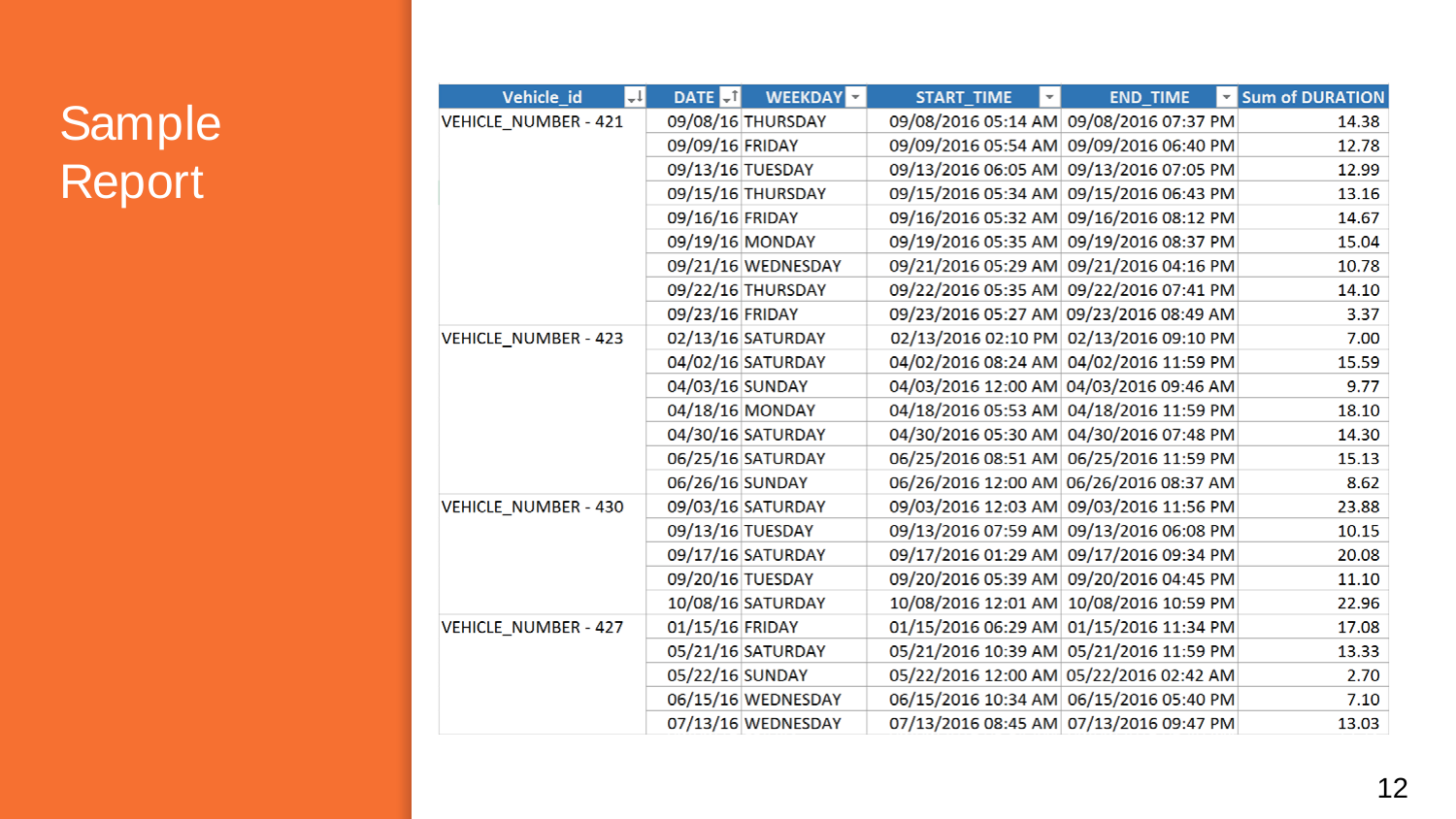# Institutional memory

- Learn from investigations
- Indicators of fraud are codified into algorithms
- Each algorithm has documented case that forms the justification for that indicator

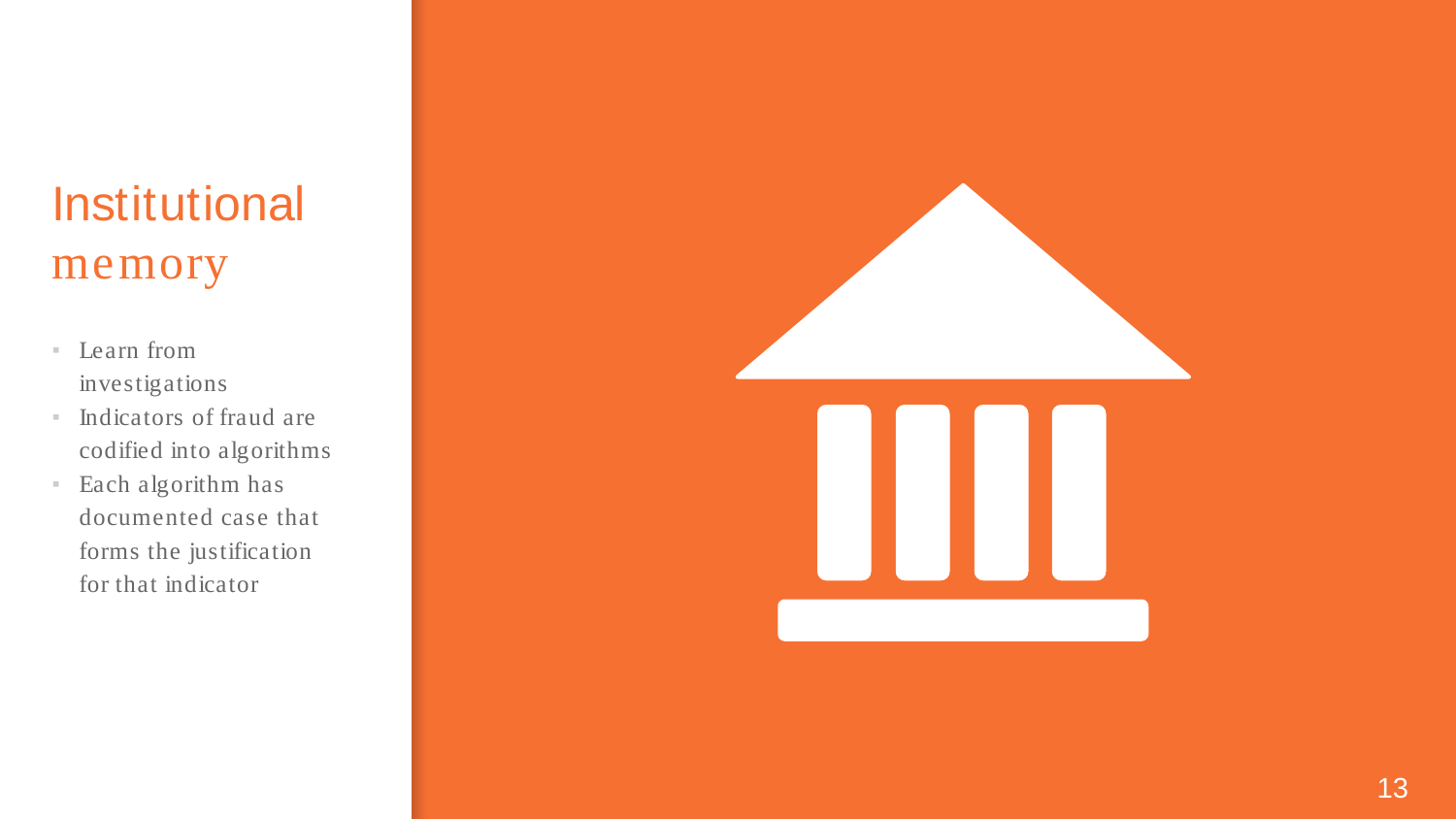#### **Background**

▪ Millions of data points for each employee

For each case, average of 3.5 years of activity For each case, average 15 benefits per year 2,000 to 6,000 cases a year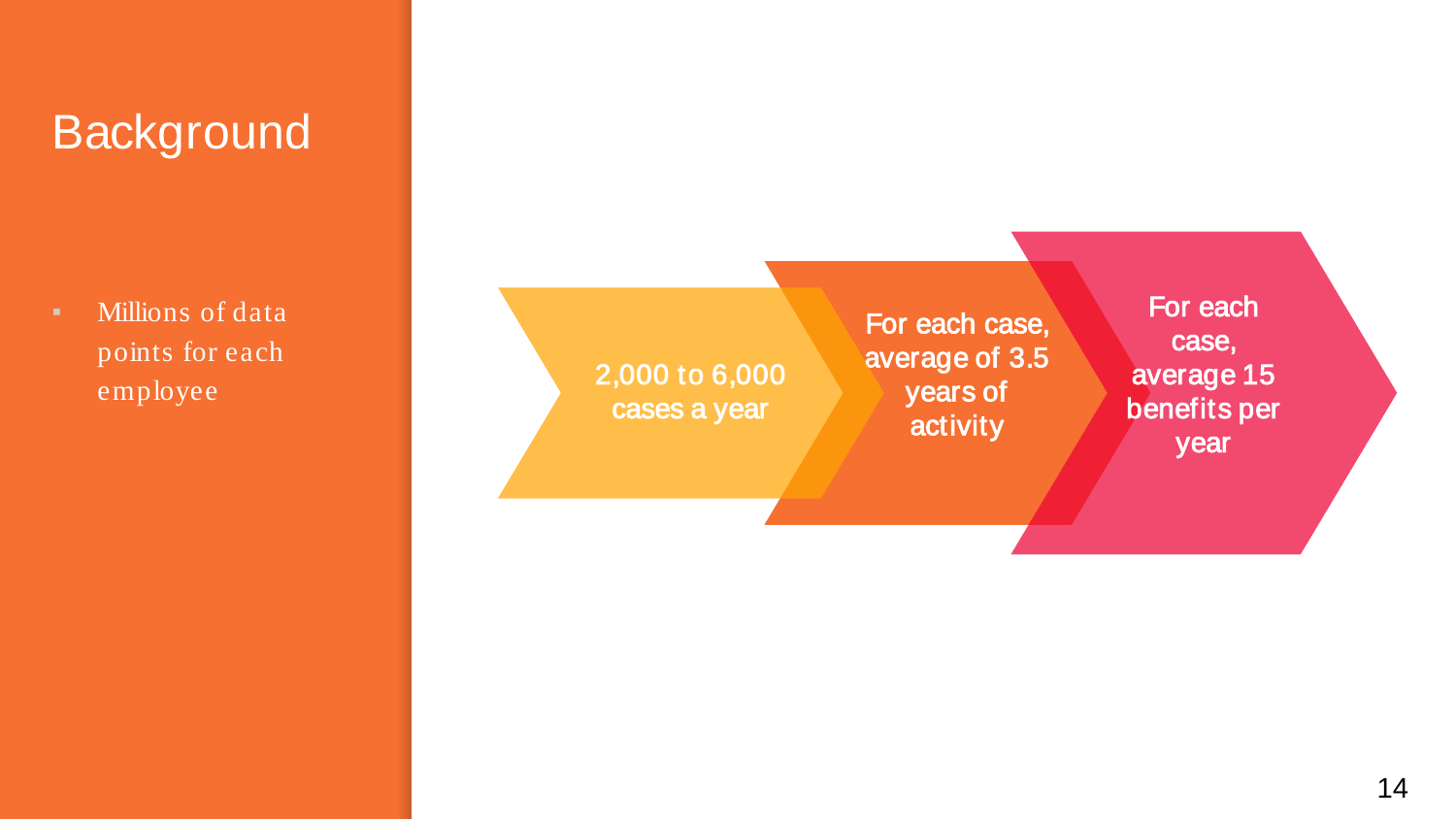#### Learn from investigations

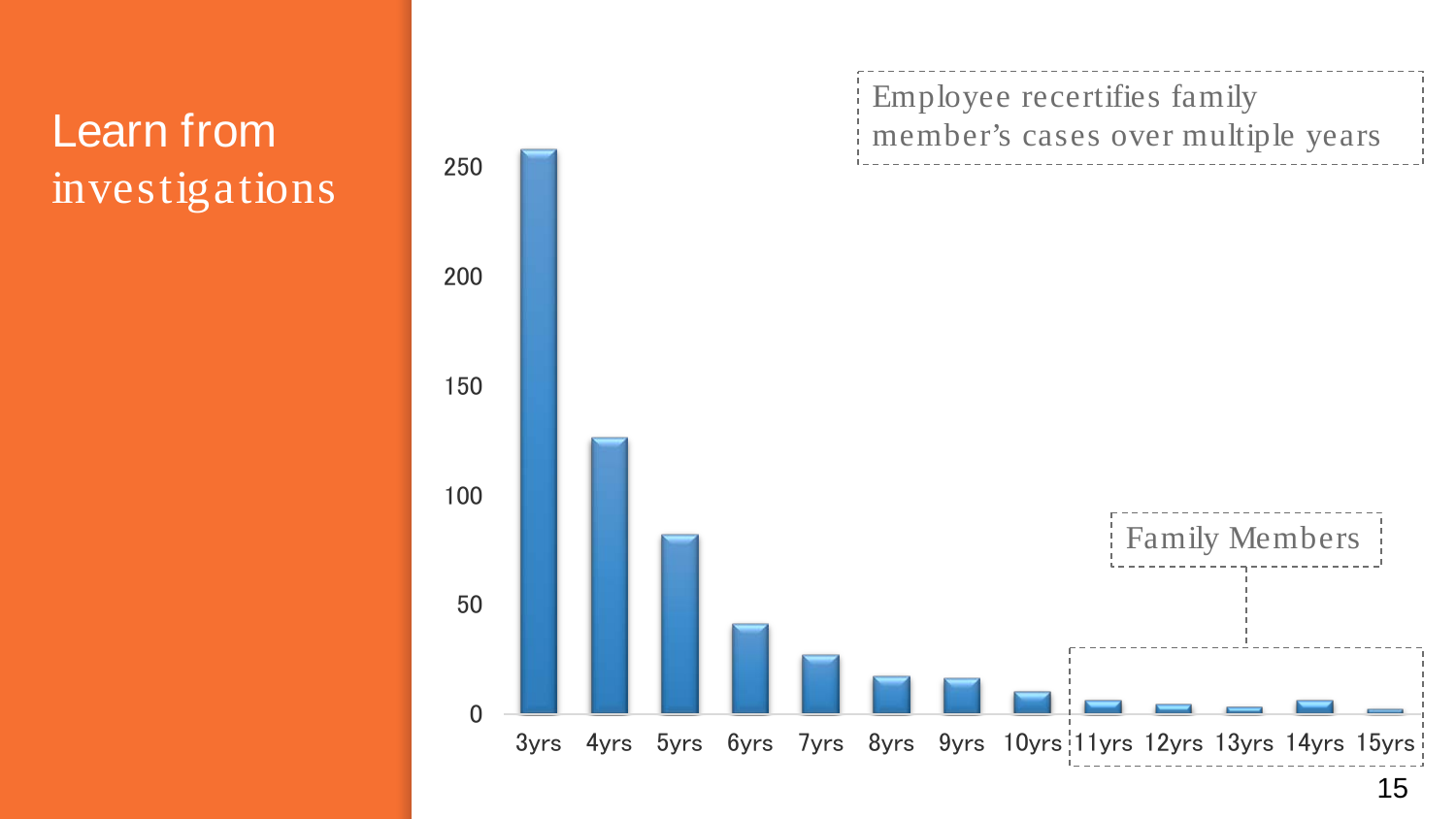**Codifying** indicators of fraud

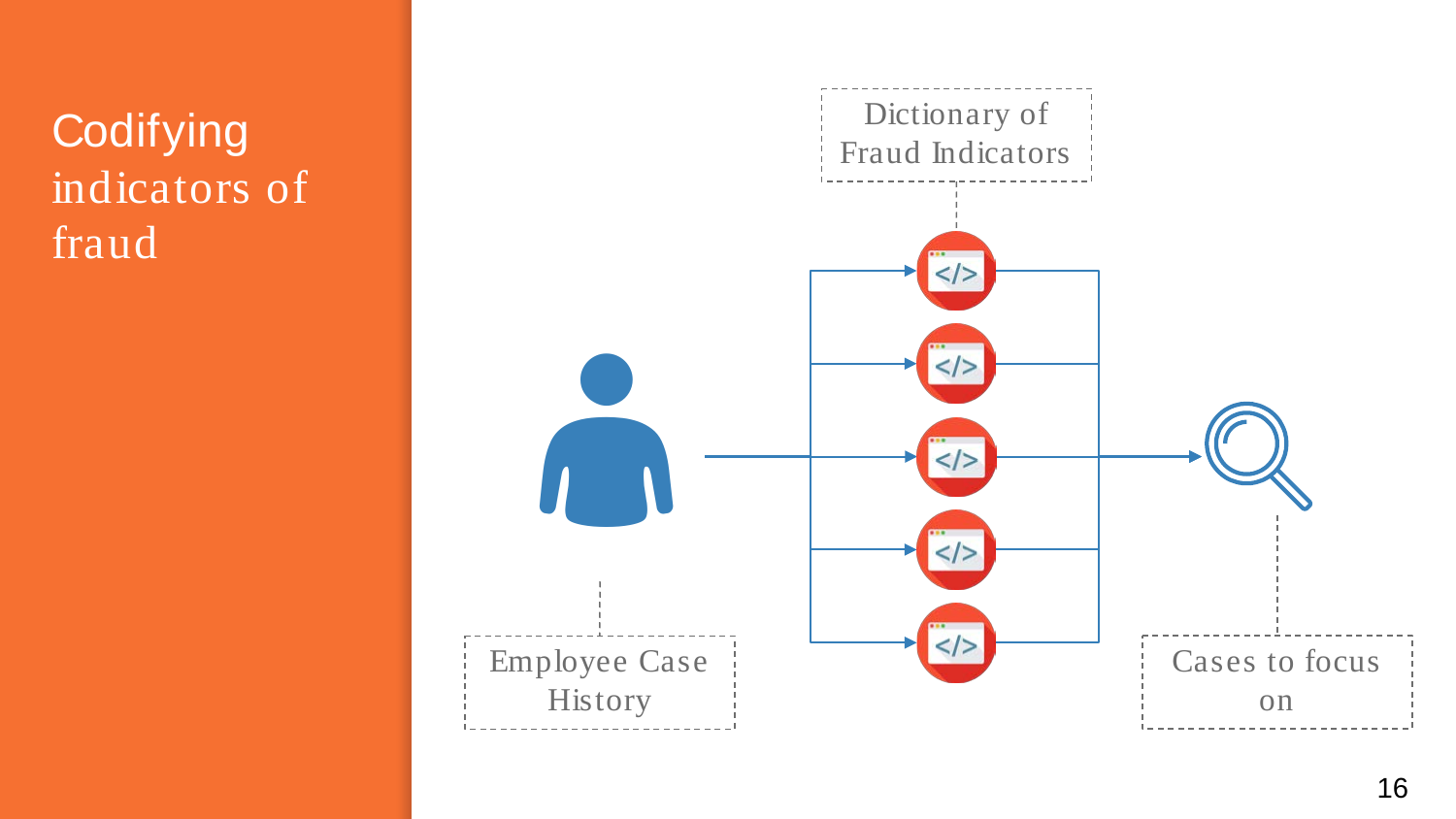

# How do we get here?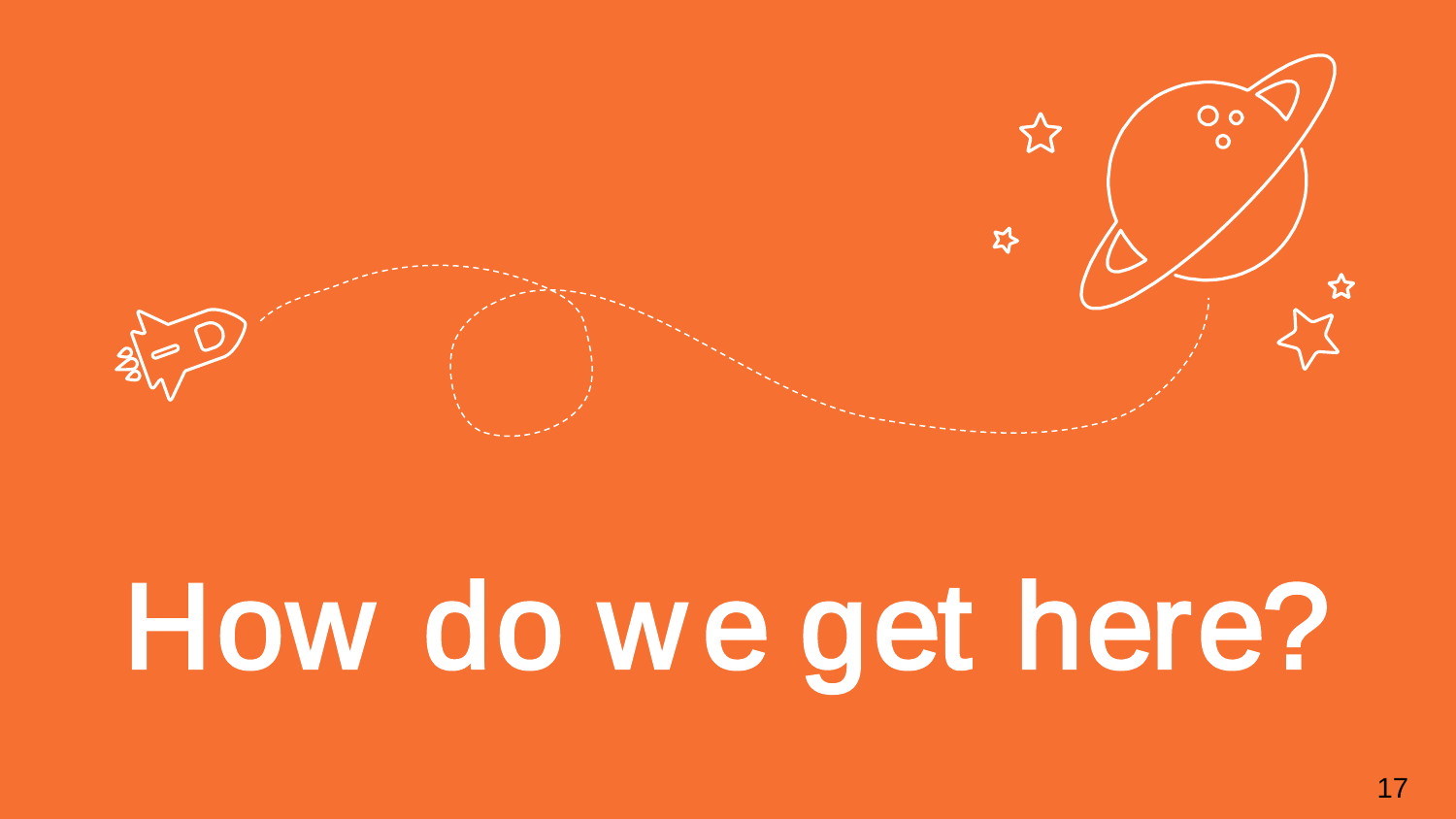#### **Challenges**